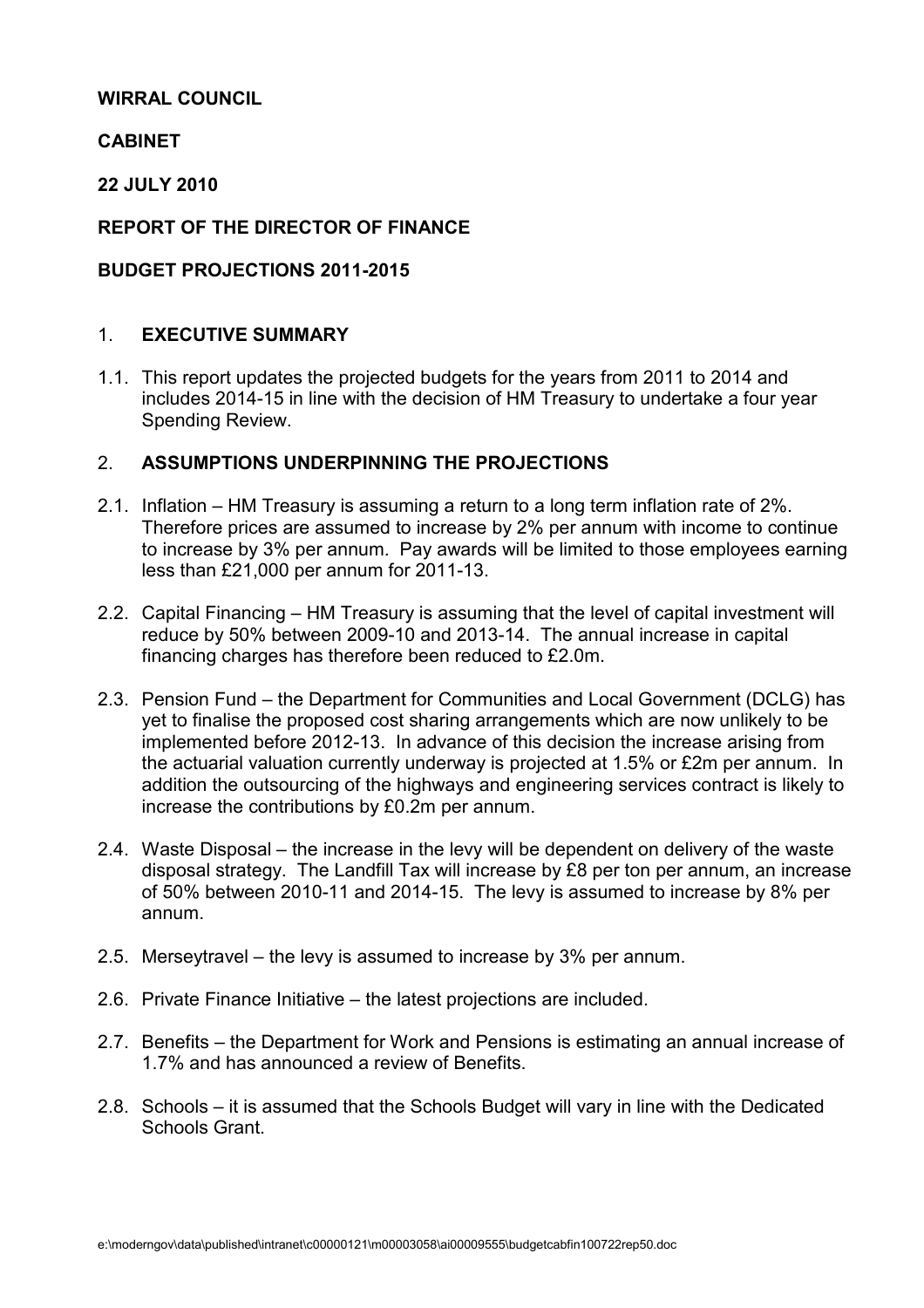- 2.9. Adult Social Services Reform the Reform Grant of £1.9m will cease in 2011-12 with the assumed implementation of the personalisation agenda.
- 2.10. Personal Care At Home the Government has now abandoned this policy and reduced the Area Based Grant.
- 2.11. Carbon Reduction Commitment payment of £1.0m commencing in 2011-12. It is assumed that the Authority will reduce the carbon footprint sufficiently to recover these payments.
- 2.12. National Insurance the proposed 1% increase in the employers rate will not now be implemented.
- 2.13. Learning Disability it is assumed that the transfer of responsibility from the PCT to the Authority from 2011-12 will be on a full cost basis.
- 2.14. Home Insulation increased cost from 2011 of £1m.
- 2.15. Guinea Gap restoration into budget at a cost of £0.6m.
- 2.16. Other Unavoidable Growth a number of items of unavoidable growth of less than £0.2m will arise. These usually total about £1m per annum.
- 2.17. Efficiency Investment in order to continue to deliver efficiencies in future years it will be necessary to continue to invest and therefore I have assumed a budget of £2m per annum.
- 2.18. Government Grants in the Budget on 24 March 2010 the target for overall growth in public expenditure was reduced to 0.7%. After allowing for debt repayments, an increase in welfare benefits of 1.7%, and no reduction in the NHS budget, the rest of the public sector will face an annual reduction of 2.9%.
- 2.19 Council Tax the Government has announced a freeze in Council Tax increases for 2011-12.

## 3. GRANT NEGOTIATIONS

- 3.1. The Government has agreed to the following elements of the Local Government Finance Settlement being reviewed as part of the 2011 settlement:
	- a. Area Cost Adjustment
	- b. Highways Maintenance
	- c. Day Visitors
	- d. Income Support/Tax Credits
	- e. Students
	- f. Concessionary Fares
	- g. Coast Protection/Flood Defence
	- h. Capital Financing
	- i. Dedicated Schools Grant
	- j. Housing Benefit
	- k. Pensions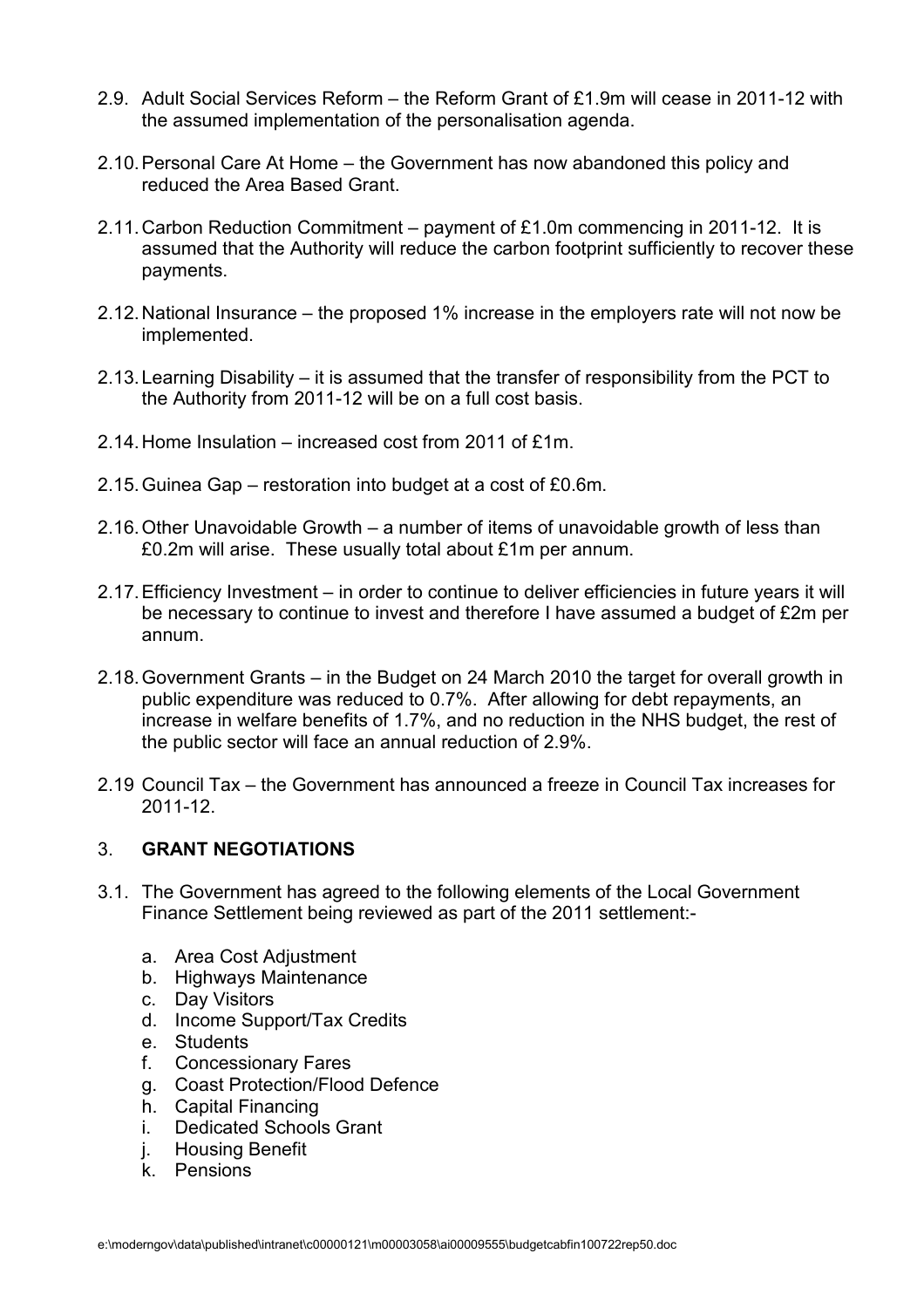- 3.2. T he Local Government Finance Settlement due to be announced in December 2010 should cover 2011-15 as HM Treasury intends to deliver a four year Spending Review on 20 October 2010.
- 3.3. The Government has announced that it intends to conduct reviews of the following:
	- a) Local Government Finance
	- b) Public Sector Pensions
	- c) Welfare Benefits
- 3.4. During the course of this budgeting period the results of the Census 2011 will become available and will be incorporated into the grant distribution formulae. The Office for National Statistics has now released the Mid 2008 estimated populations. The reduction for Wirral is greater than for any other metropolitan or unitary authority. If this is confirmed in the Census 2011 then the reduction in grant receivable could be significant.

## 4. BALANCES

- 4.1. The budget for 2010-11 includes balances of £6.5m.
- 4.2. The financial out-turn for 2009-10 was reported to Cabinet on 24 June 2010 and showed an overspending of £1,385,000 offset by increased investment income of £1,185,000 and a contribution from the Collection Fund of £515,000 to produce a net surplus of £315,000.
- 4.3. The Government has announced that the Personal Care at Home scheme will not be proceeding. The revenue budget for 2010-11 will therefore be reduced by £2.6m with a reduction of £1.6m in Area Based Grant.
- 4.4. The Government announced on 10 June 2010 that there would be the following grant reductions for 2010-11:-

|                                                  | £000  |
|--------------------------------------------------|-------|
| Area Based Grant                                 | 3.927 |
| <b>LAA Reward Grant</b>                          | 1.400 |
| <b>Local Authority Business Growth Incentive</b> | 200   |
|                                                  | 5.527 |

 It is assumed that the reduced Area Based Grant will result in reduced expenditure but this decision forms part of a report elsewhere on this agenda.

- 4.5. The Insurance Fund Annual Report was presented to Cabinet on 24 June 2010 including the transfer of £2,471,000 to General Fund balances.
- 4.6. Cabinet on 24 June 2010 agreed that additional VAT of £240,000 recovered from HM Revenue and Customs should be placed in balances.
- 4.7. The budget for 2010-11 provides for pay awards of 1% totalling £1.7m. No pay award has yet been offered.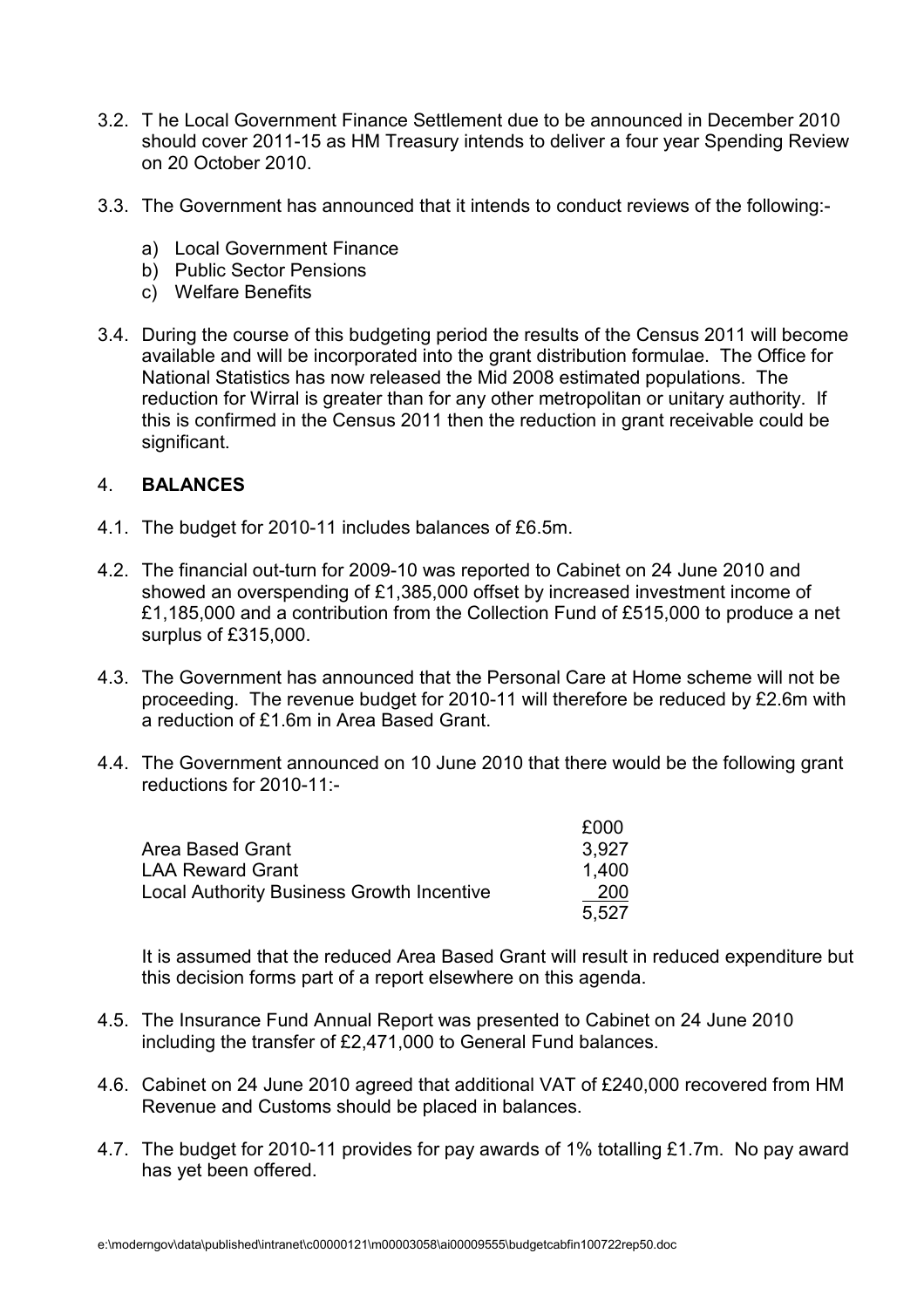4.8. The Cabinet has not agreed to any projected overspendings in 2010-11

|                         | fm     |
|-------------------------|--------|
| 4.9. Opening Balances   | 6.5    |
| Out-Turn 2009-10        | 0.3    |
| Personal Care at Home   | 1.0    |
| <b>LAA Reward Grant</b> | $-1.4$ |
| <b>LABGI</b>            | $-0.2$ |
| <b>Insurance Fund</b>   | 2.5    |
| VAT                     | 0.2    |
|                         |        |

## 5. EFFICIENCIES

- 5.1. The previous Government increased the efficiency target for 2010-11 to 4% which for Wirral equates to £14.9m. The previous Government expected that this saving would be reinvested in order to enable delivery of increased efficiency requirements in 2011 to 2014.
- 5.2. The efficiencies that the Authority will need to deliver for 2011-15 are well in excess of the statutory efficiency target. The main mechanism for delivery of the required efficiencies is the change programme. Cabinet on 14 January 2010 agreed a revised change programme, progress on which was to be reported quarterly to the Cabinet.
- 5.3. Cabinet has agreed that efficiencies of £1m will be found in office accommodation from 2011. Progress was reported to Cabinet on 24 June 2010.

## 6. FINANCIAL IMPLICATIONS

6.1. The assumptions outlined above are reflected in the budget projections in the Appendix.

## 7. STAFFING IMPLICATIONS

7.1. There are none arising directly from this report.

## 8. EQUAL OPPORTUNITY IMPLICATIONS

8.1. There are none arising directly from this report.

#### 9. COMMUNITY SAFETY IMPLICATIONS

9.1. There are none arising directly from this report.

## 10. HUMAN RIGHTS IMPLICATIONS

10.1. There are none arising directly from this report.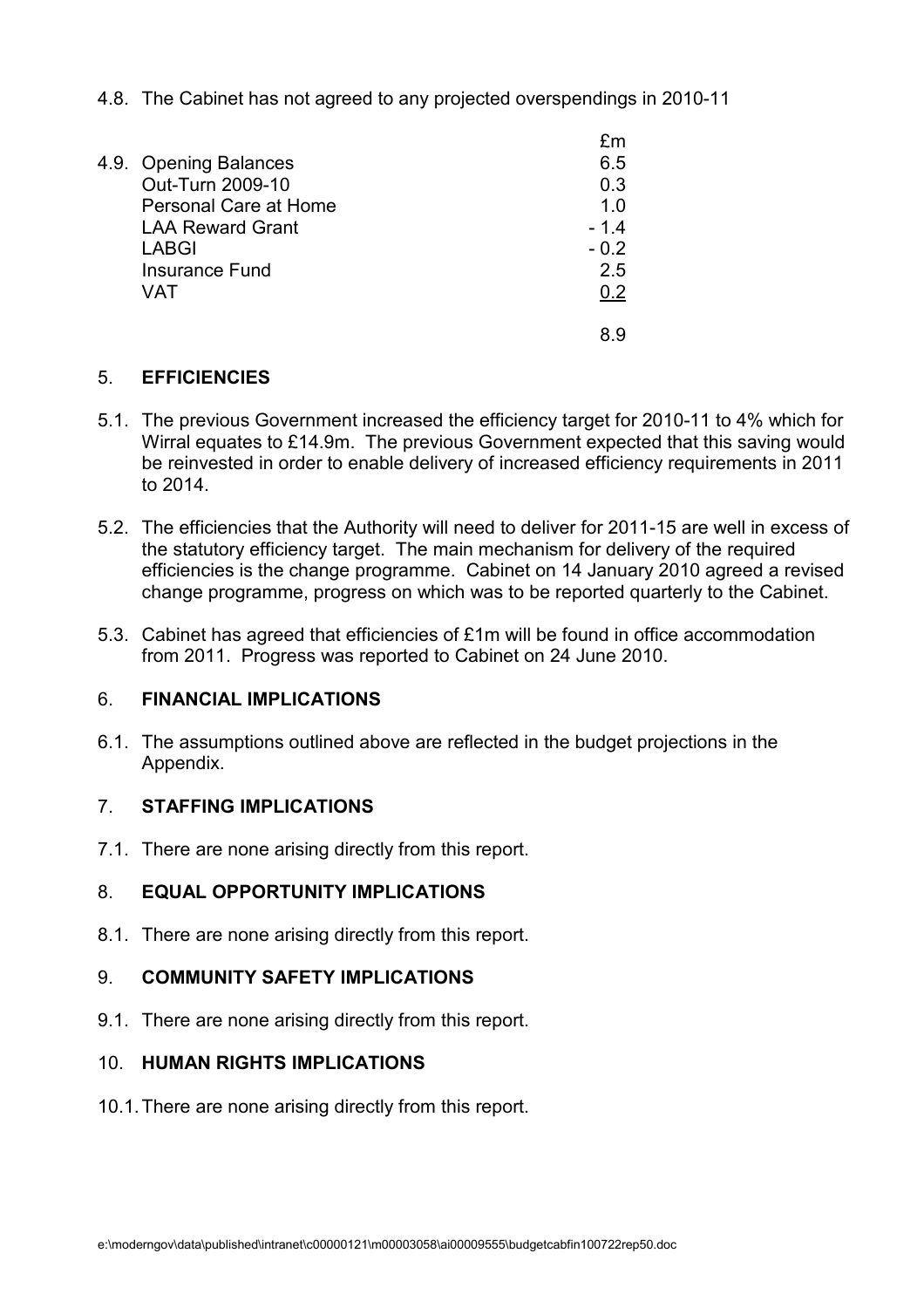# 11. LOCAL AGENDA 21 IMPLICATIONS

11.1. There are none arising directly from this report.

#### 12. PLANNING IMPLICATIONS

12.1. There are none arising directly from this report.

#### 13. MEMBER SUPPORT IMPLICATIONS

13.1. There are none arising directly from this report.

#### 14. BACKGROUNG PAPERS

14.1. Medium Term Financial Strategy 2010-13 – September 2009 Formula Grant Settlement 2010-11 – DCLG – January 2010 Estimates 2010-11 – March 2010 Budget – HM Treasury – March 2010 and June 2010

#### 15. RECOMMENDATIONS

- 15.1. That the budget projections be kept under review.
- 15.2. That further efficiencies be delivered.

 IAN COLEMAN DIRECTOR OF FINANCE.

FNCE/130/10